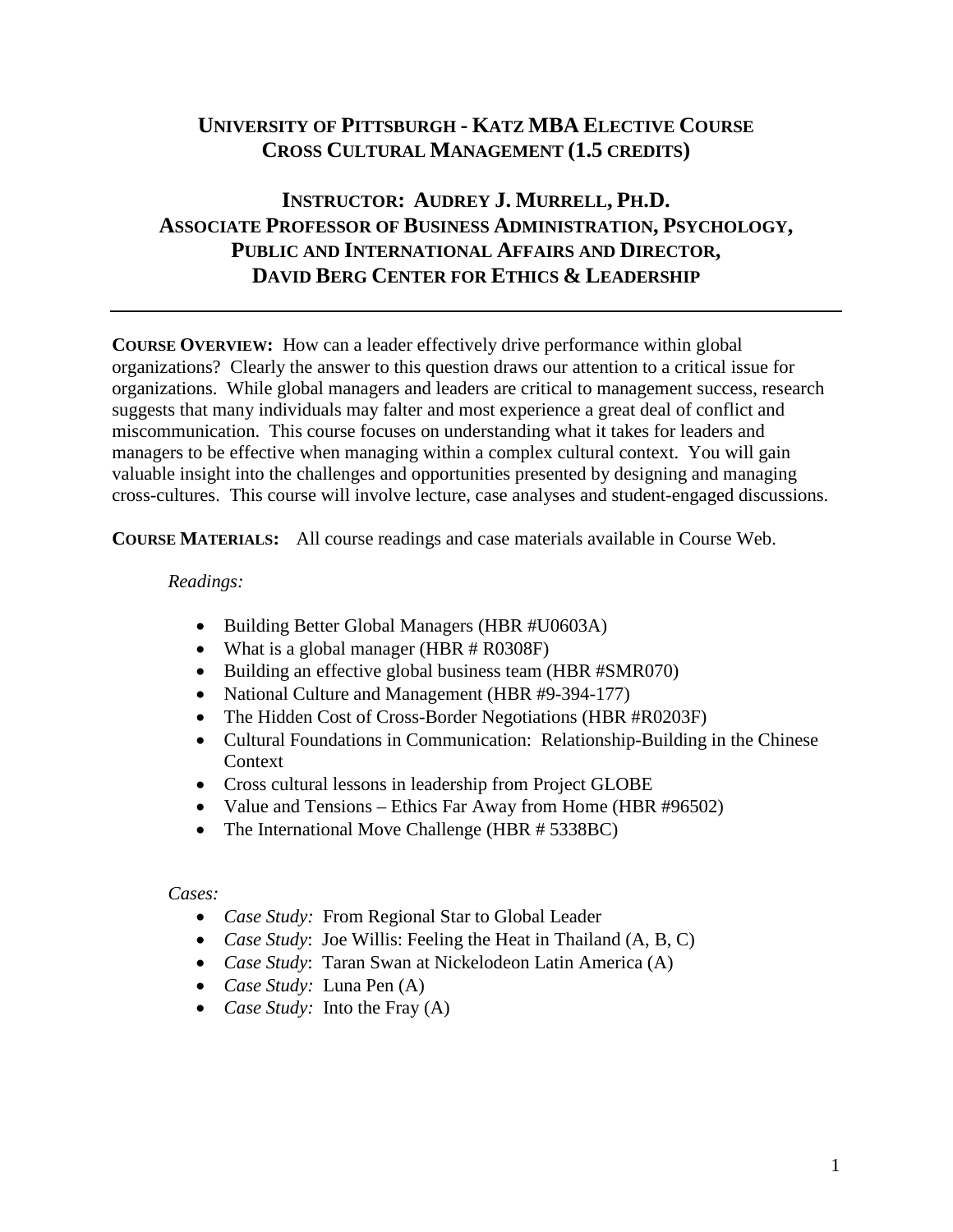### **MAKE-UP AND ATTENDANCE POLICIES**

Class attendance is an essential part of the interactive learning that takes place in this course. In addition, many of the discussions and exercises require you to interact within your assigned teams. Please notify the instructor 24 hours prior to the scheduled class of any absences. Only absences for personal illness and/or medical emergencies will be considered excused absences. Make-ups for any assignments are provided only with verified family and/or medical *emergency* and must be taken within one week of the end of the class/term. Incomplete (I) grades are given for health/medical emergencies only and must be approved by the instructor prior to the final class session.

### **COURSE EVALUATION:**

There are two (2) components that will be used to evaluate your performance in the course:

- **1. Individual Case Analyses (75%):**You will be asked to complete three **(3) individual case analyses** based on materials discussed during our class sessions. Your analysis must integrate the readings, lecture and class discussion materials and also provide both an analysis of the problem along with your recommendations for a solution to the problem(s) identified. The final analysis should be between 2 and 3 pages that are typed and doublespaced (excluding tables, figures, attachments, etc.). Each paper will count toward 25% of your final grade in this course. Please follow instructions for the content of each case analysis as outlined by the instructor.
- **2. Class Participation (25%):** The final component of your performance evaluation is **your contribution to class discussions**. Please prepare your class readings and assignments before each session so that you may fully participate in our discussions. Some materials such as exercises, short case discussions or other pre-class preparation may be necessary and counted as identified by the instructor. If for some reason you cannot attend class, please advise the instructor.

## **COURSE GRADING**

The following grading scale will be used to compute your final letter grade for the course.

| $A+$ 99 – 100 |  | $B+$ 86-89 $C+$ 75-78 $D+$ 65-67 |  |
|---------------|--|----------------------------------|--|
| A $95-98$     |  | B 82-85 C 71-74 D 62-64          |  |
| $A - 90 - 94$ |  | B- 79-81 C- 68-70 D- 59-61       |  |

### **CODE OF ETHICS AND ACADEMIC INTEGRITY**

Any violation of the Guidelines for Academic Integrity will lead to serious consequences. This includes writing of cases and papers as well as exams. Please make sure you are familiar with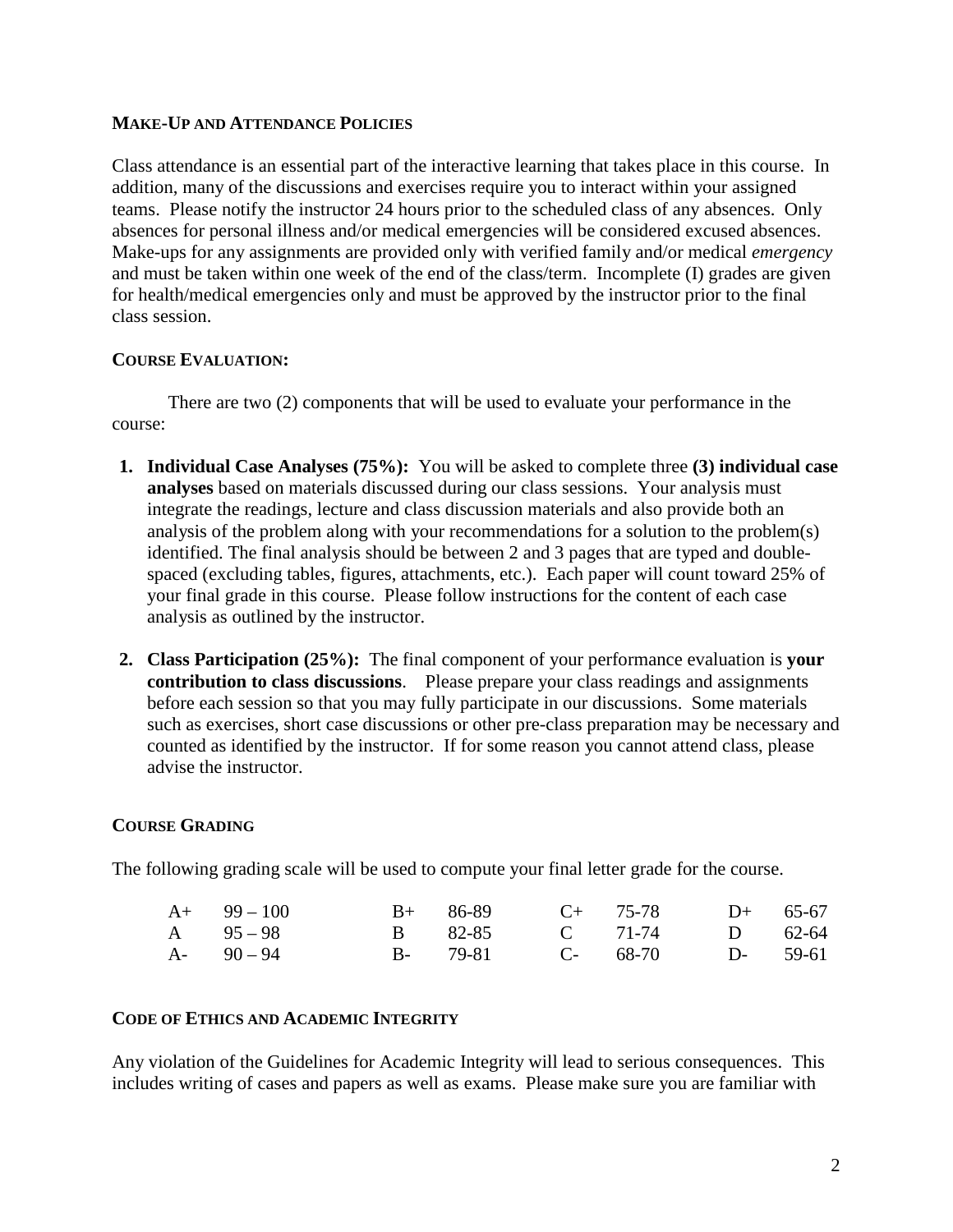these guidelines which can be found within Katz Biz Net. If you have any uncertainty about what is acceptable collaboration, please check with the instructor(s).

## **IMPORTANT UNIVERSITY RESOURCES**

From time to time, you may access the wide range of support which are made available to all Pitt students by the following offices:

Katz International Business Center (382 Mervis Hall, 648-1778), Founded in 1990 as a joint venture of the Katz Graduate School of Business and the University Center for International Studies, the International Business Center (IBC) is a unique resource that develops, operates and supports programs designed to build international competence and expertise in business students, faculty, and practitioners, and help businesses enhance their international competitiveness.

University Center for International Studies, (4400 Posvar Hall, 648-7390). In 1968, the University Center for International Studies (UCIS) was created as the University of Pittsburgh's encompassing framework for all its multidisciplinary international programs. UCIS is a University-wide matrix organization that encompasses centers for area studies and centers on topical specializations in international studies. It coordinates international education curricula and provides support services such as the Study Abroad Program. Its mission is to integrate and reinforce all the strands of international scholarship in the University in research, teaching and public

Office of Disability Resources and Services (DRS) (216 William Pitt Union, 648-7890). DRS provides a broad range of support and services to assist students, faculty and staff with disabilities. Such disabilities may include visual impairment, auditory impairment, mobility impairment and "hidden" disabilities, such as ADD, AHD and psychological disabilities.

Learning Skills Center (311 William Pitt Union, 648-7920) This office offers a range of services which are designed to help students develop their skills in areas such as math, reading, study skills, time management and test taking.

Writing Center (501 Cathedral of Learning, 624-6556). As a project course, there is a tremendous amount of writing required throughout the term. While the technical aspects of writing re part of the grade, we will not have the opportunity to provide in-depth feedback and coaching in this area. However, the university writing center is an invaluable resource. Students can make appointments to work one-on-one with a person who will give patient assistance and valuable advice on a variety of writing concerns.

University Counseling Center (334 William Pitt Union, 648-7930). The Center's staff is dedicated to assisting students in their pursuit of personal and academic growth, to helping students gain a better understanding and appreciation of themselves, and to supporting students as they make important decisions about their lives. They offer counseling in a range of different areas including stress management, conflict resolution, coping with anxiety, and sexual assault services. Both individual and group counseling is available with trained professionals who respect professional ethics of confidentiality.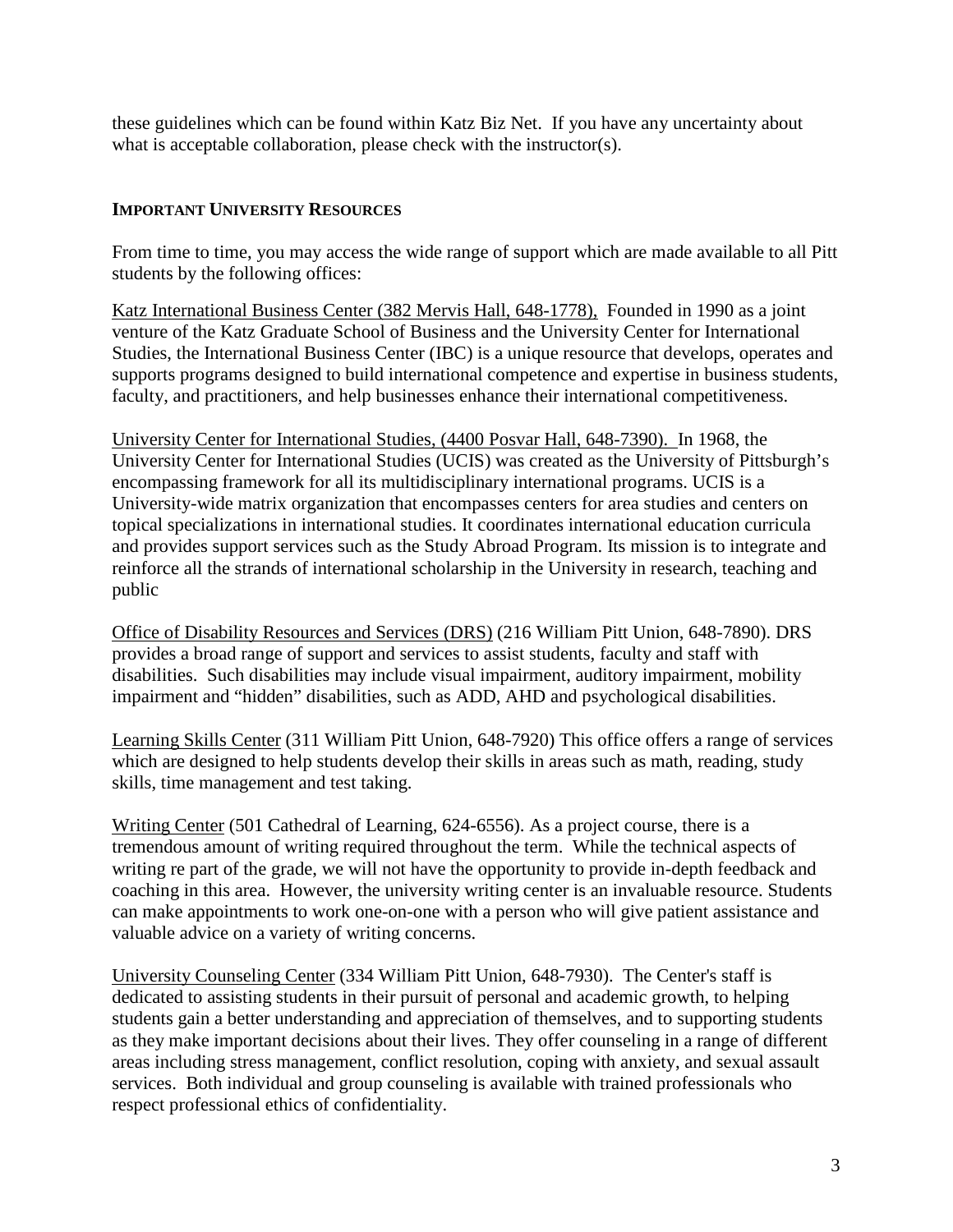## **COURSE SCHEDULE, READINGS & ASSIGNMENTS**

### **Week 1: Understanding culture**

• **Readings:** "National culture and management"

### **Week 2: Developing global managers**

- **Readings:** "What is a global manager?"; "Building Better Global Managers"
- **Case Study:** *"From Regional Star to Global Leader"*

### **Week 3: Global leadership for organizational effectiveness**

- **Readings**: "Cross cultural lessons in leadership from Project GLOBE"
- **Case Study**: *Joe Willis Case Study (A)*
- **Assignments: Case Analysis I Due**

### **Week 4: Cross-cultural communication**

- **Readings: "**Cultural Foundations in Communication: Relationship-Building in the Chinese Context"; "Values and Tensions: Ethics Far Away from Home"
- **Case Study:** *Joe Willis Case Study (B&C)*

### **Week 5: Building effective global teams**

- **Readings:** "Building an effective global business team"
- **Case Study:** *Taran Swan at Nickelodeon Latin America (A*)
- **Assignments: Case Analysis II Due**

#### **Week 6: Cross-cultural negotiations**

- **Readings:** "The hidden challenges of cross border negotiations"
- **Case Study**: *Luna Pen (A)*

### **Week 7: Managing global careers**

- **Readings**: "The international move challenge"
- **Case Study**: *Into the Fray (A)*
- **Assignments: Case Analysis III Due**